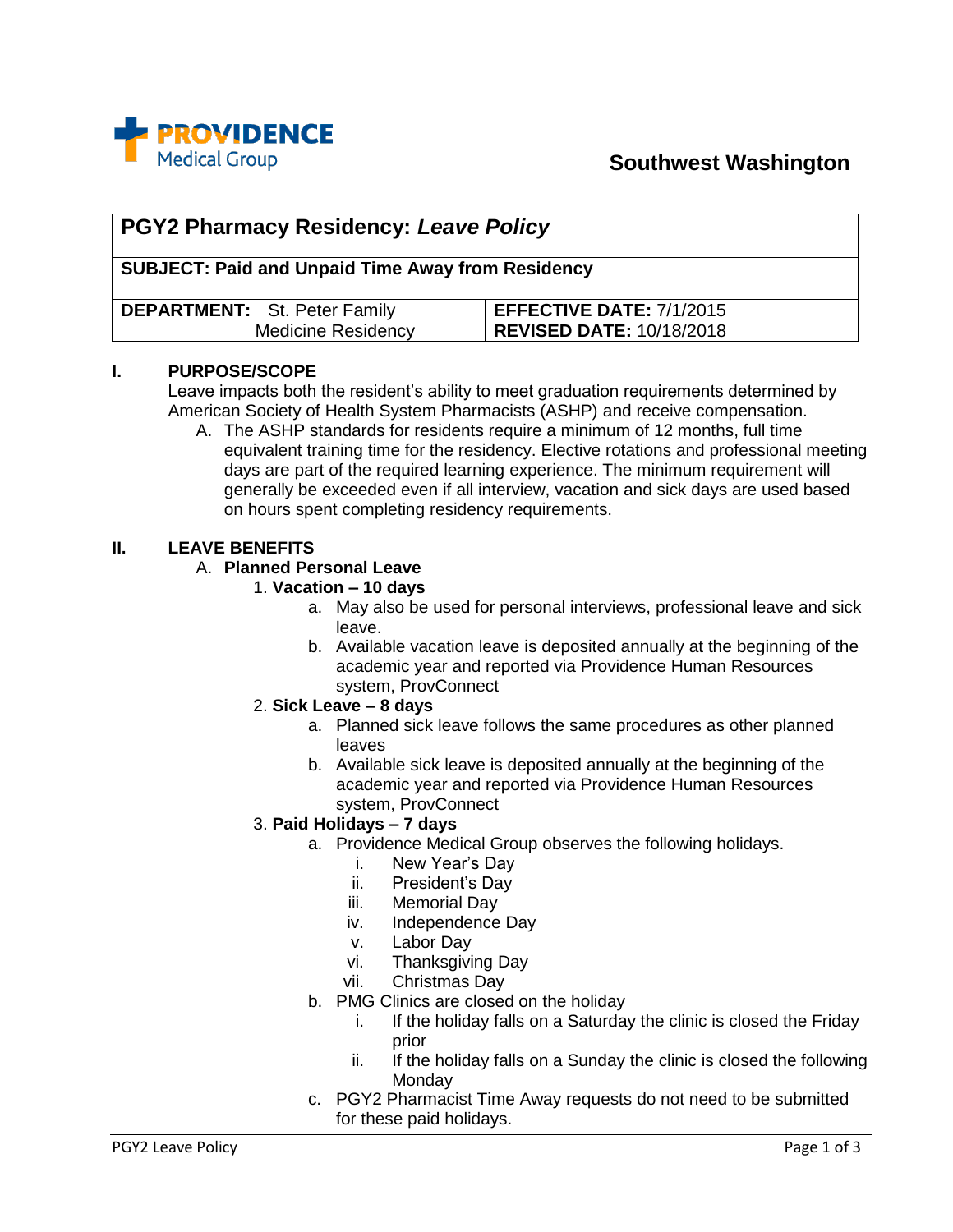d. Residents on elective rotation during paid holidays also receive the paid holiday as time away from the elective rotation.

# 4. **Personal Interviews – 5 days**

- a. Defined as time away from residency responsibilities for the purposes of seeking employment post-residency.
- b. Personal interview days are tracked by the Residency Administrative support

# B. **Planned Professional Leave**

# 1. **Professional Leave – 12 days**

- a. Includes travel to and attendance at regional, state or national presentations and meetings.
- b. Travel should be booked within a reasonable time frame from the beginning and end of the conference.
	- i. Additional days, outside of the conference time and required travel time should be documented as vacation days.
	- ii. See the Continuing Education Stipend policy for details on how to book travel and accommodations for professional meetings

# 2. **Elective Rotation – maximum 400 hours (the equivalent of 10 weeks)**

- a. Elective Rotations require advance planning
- C. A resident must **work a minimum of 6 hours during clinic time**, excluding lunch break, in one day to avoid having the day count as time away.
	- 1. Residents are discouraged from taking ½ days of leave as the benefits system only documents in full 8 hour day increments.
- D. Unused leave cannot be used for other types of leave
- 1. With the exception of vacation days as outlined in II.A.1.a.
- E. **Definitions:**
	- 1. **Planned Leave with On-Time Request:** leave requested through appropriate procedures by the deadlines outlined in this policy
	- 2. **Planned Leave with Late-Request:** leave requested through appropriate procedures after the deadlines outlined in this policy but > 48 hours in advance of the leave date
	- 3. **Unplanned Leave:** leave < 48 hours in advance of the leave date

# **III. PLANNED LEAVE**

- A. Planned leave is approved by the family medicine preceptor and, when applicable, the Residency Program Director.
	- 1. Plans for meeting learning experience expectations are determined by the primary preceptor(s) impacted by the leave
- B. No more than 10 consecutive work days may be taken as pre-planned leave.
- C. Planned leave is not permitted during the last week of residency.
- D. **Planned leave**, excluding holidays requires approval through the following process:
	- 1. Submission of PGY2 Pharmacist Time Away Request (Attachment A) to the family medicine preceptor via email a minimum of 12 weeks in advance of the date of leave
		- a. Leave occurring within the first 12 weeks of residency should be submitted within the first 2 weeks of orientation.
		- b. The resident is additionally responsible for discussing impact of leave on other learning experiences with the impacted preceptors and establishing a plan to meet learning experience expectations.
		- c. Resident will coordinate with primary preceptor to determine if primary preceptor EPIC schedule should be opened
- E. Once leave is approved residents are responsible for:
	- 1. Updating their clinic schedule in Epic and Outlook calendar